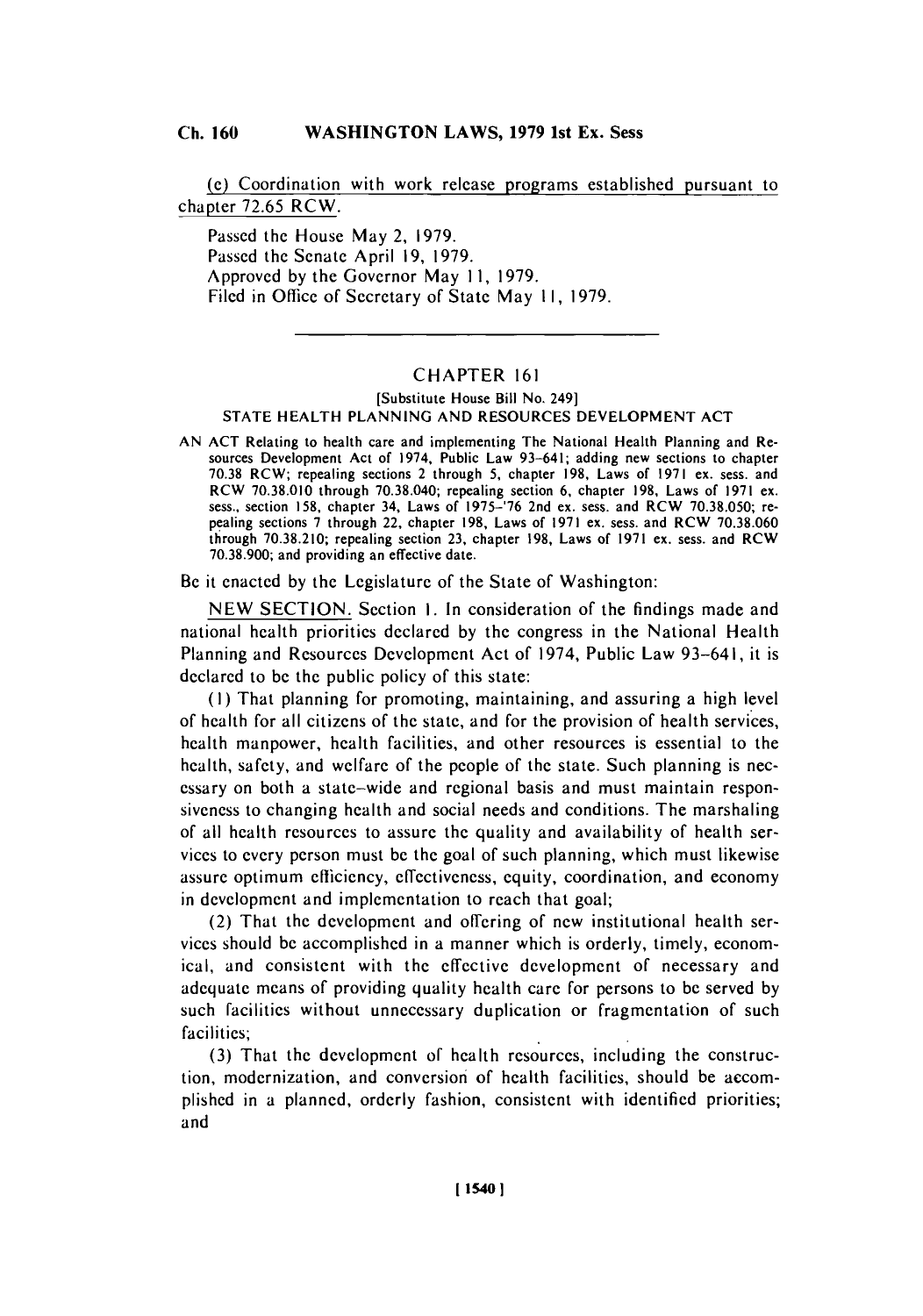(4) That the development and maintenance of adequate health care information and statistics essential to effective health planning and resources development be accomplished.

**NEW SECTION.** Sec. 2. When used in this chapter, the terms defined in this section shall have the meanings indicated.

**(1)** "Annual implementation plan" means a description of objectives which will achieve goals of the health systems plan and specific priorities among the objectives. The annual implementation plan is for a one-year period and must be reviewed and amended as necessary on an annual basis.

(2) "Board of health" means the state board of health created pursuant to chapter 43.20 RCW.

**(3)** "Capital expenditure" is an expenditure, including a force account expenditure (i.e., an expenditure for a construction project undertaken **by** a facility as its own contractor) which, under generally accepted accounting principles, is not properly chargeable as an expense of operation or maintenance. Where a person makes an acquisition under lease or comparable arrangement, or through donation, which would have required review if the acquisition had been made **by** purchase, such expenditure shall be deemed a capital expenditure.

(4) "Council" means the state health coordinating council created in section **5** of this act and described in Public Law 93-641.

**(5)** "Department" means the state department of social and health services.

**(6)** "Health care facility" means hospitals, psychiatric hospitals, tuberculosis hospitals, nursing homes, kidney disease treatment centers, ambulatory surgical facilities, and home health agencies, and includes such facilities when owned and operated **by** the state or **by** a political subdivision or instrumentality of the state and such other facilities as required **by** Public Law 93-641 and implementing regulations, but does not include Christian Science sanitoriums operated, listed, or certified **by** the First Church of Christ Scientist, Boston, Massachusetts.

**(7)** "Health maintenance organization" means an entity as defined in Public Law 93-641 and, in addition, any organization defined under RCW 48.46.020(l).

**(8)** "Health services" means clinically related (i.e., preventive, diagnostic, curative, rehabilitative, or palliative) services and includes alcoholism, drug abuse, and mental health services and as defined in Public Law **93-** 641.

**(9)** "Health systems agency" means a public regional planning body or a private nonprofit corporation which is organized and operated in a manner that is consistent with the laws of the state of Washington and Public Law 93-641 and which is capable of performing each of the functions described in section **8** of this act and is capable as determined **by** the secretary of the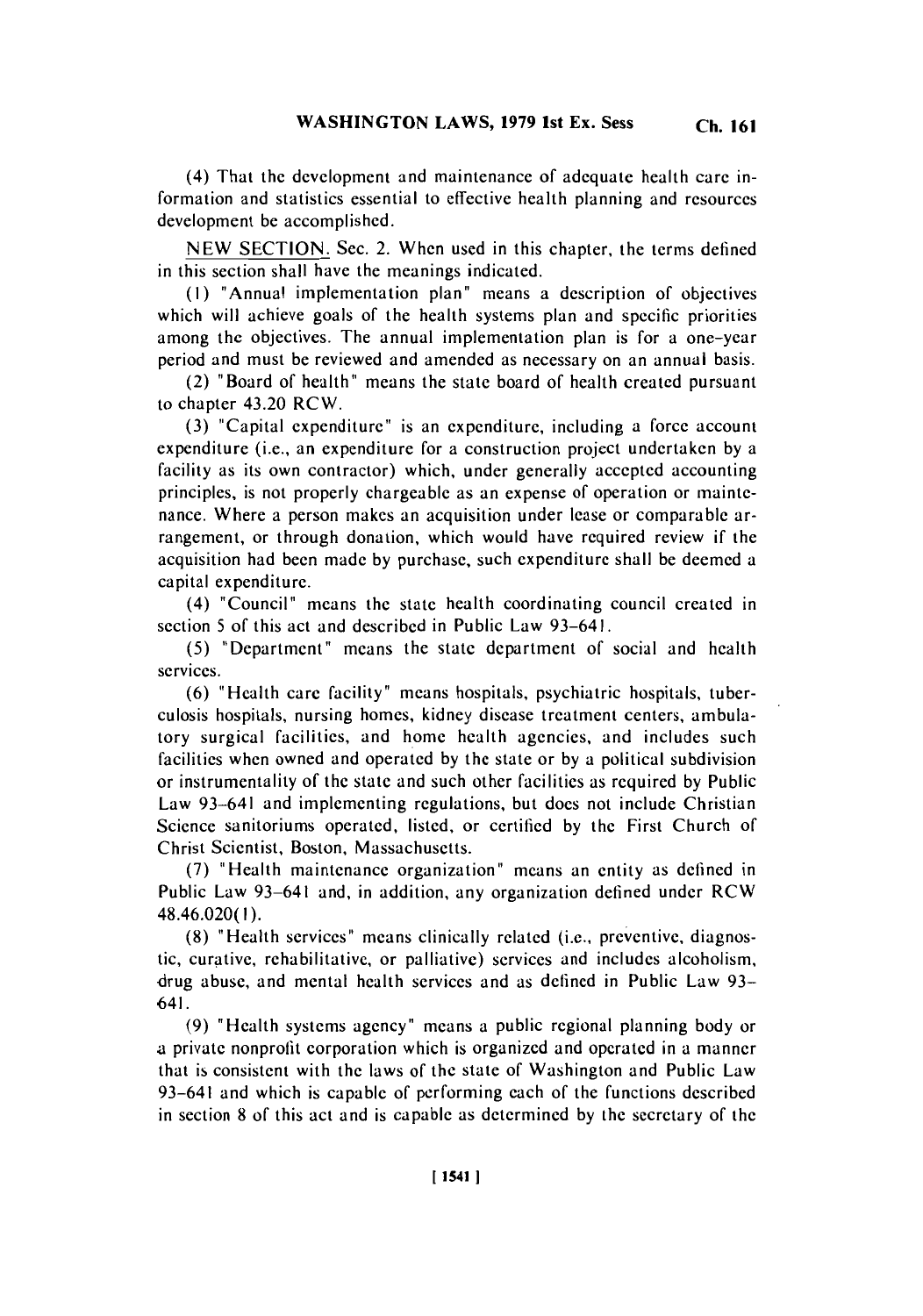United States department of health, education and welfare, upon recommendation of the governor, of performing each of the functions described in the federal law.

**(10)** "Health systems plan" means a detailed statement of goals and resources required to reach those goals as described in Public Law 93-641. Goals describe a healthful environment and health systems in the health service area which, when developed, will assure that quality health services will be available and accessible in a manner which assures continuity of care, at reasonable cost, for all residents of the area; are responsive to the unique needs and resources of the health service area; and take into account national guidelines for health planning policy and state-wide health needs and priorities. The health systems plan is for a period longer than one year and must be reviewed and amended as necessary on an annual basis.

**(11)** "Institutional health services" means health services provided in or through health care facilities and health maintenance organizations and includes the entities in or through which such services are provided as defined in Public Law 93-641.

(12) "Long-range health facility plan" means a, document prepared **by** each hospital which contains a description of its plans for substantial changes in its facilities and services for three years.

**(13)** "Person" means an individual, a trust or estate, a partnership, a corporation (including associations, joint stock companies, and insurance companies), the state, or a political subdivision or instrumentality of the state, including a municipal corporation or a hospital district.

(14) "Provider" generally means a health care professional or an organization, institution, or other entity providing health care but the precise definition for this term shall be in accord with Public Law 93-641.

**(15)** "State health plan" means a document, described in Public Law 93-641, developed **by** the department, and approved **by** the state health coordinating council which recommends priorities for changes in the health system of the state to achieve the desired health status of the citizens of the state and describes the relationship of these priorities to national health priorities and to the priorities of the health systems agencies of the state as set forth in their health systems plans.

**(16)** "State medical facilities plan" means a public document, described in Public Law 93-641, which sets forth: The number and type of medical facility beds and medical facilities needed to provide adequate inpatient care to people residing in the state and a plan for the distribution of such beds and facilities throughout the state; the number and type of outpatient and other medical facilities needed to provide adequate public health services and outpatient care to people residing in the state; and a plan for the distribution of such facilities throughout the state and the extent to which.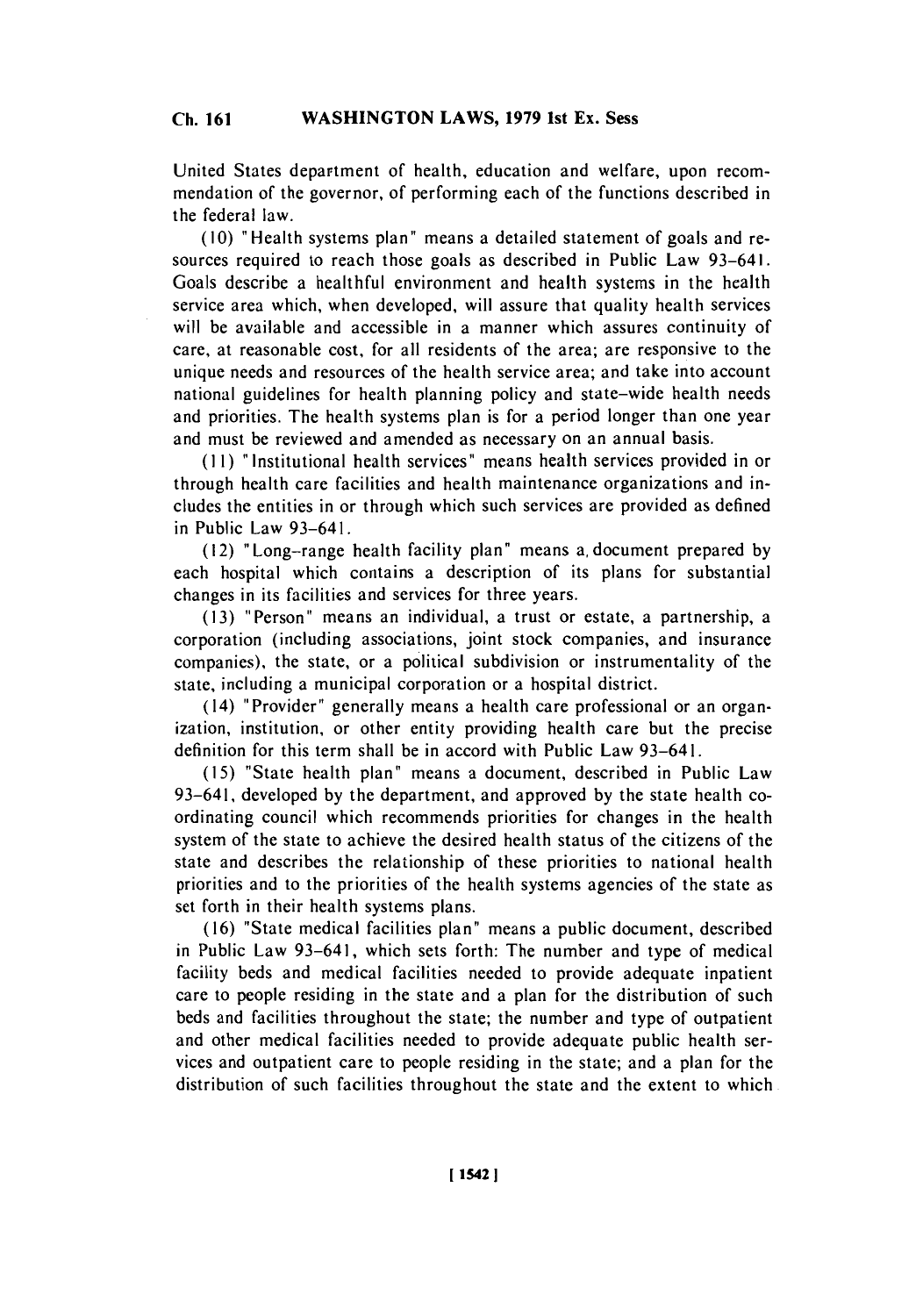**NEW SECTION.** Sec. **3.** The department is designated, as the state health planning and development agency, as the sole and official agency of the state to administer and supervise the administration of the state responsibilities pursuant to The National Health Planning and Resources Development Act of 1974, Public Law 93-641, and rules and regulations promulgated thereunder. The department is designated as the agency of this state to accept, receive, retain, and administer federal funds made pursuant to the provisions of Public Law 93-641. Nothing in this chapter shall be construed to affect the authority of the state hospital commission pursuant to chapter **70.39** RCW.

**NEW SECTION.** Sec. 4. The department is authorized and empowered to exercise such duties and powers as are prescribed for state health planning and development agencies in Public Law 93-641, including but not limited to the following:

**(1)** Conduct health planning activities, and implement the state health plan and the plans of the health systems agencies within the state which relate to the government of the state;

(2) Prepare and review and revise as necessary a preliminary state health plan to be submitted to the council for approval or disapproval and for use in developing the state plan;

**(3)** Assist the council in the review of the state medical facilities plan and in the performance of its functions generally;

(4) Serve as the designated planning agency of the state for the purposes of section 1122 of the Social Security Act, if the department maintains an agreement with the secretary, United States department of health, education and welfare pursuant to section 1122 of Public Law **92-603,** and administer a state certificate of need program as provided in sections **10, 11,** and **12** of this act;

**(5)** After consideration of recommendations submitted **by** the health systems agencies respecting new institutional health services proposed to **be** offered within the state, make findings as to the need for such services;'

**(6)** Review on a periodic basis, not less than every live years, all institutional health services being offered in the state and, after consideration of recommendations submitted **by** health systems agencies respecting the appropriateness of such services, make public its findings.

**NEW SECTION.** Sec. **5. (1)** There is established a state health coordinating council.

(2) The council shall be composed of members who shall **be** appointed by the governor in accordance with the provisions of Public Law 93-641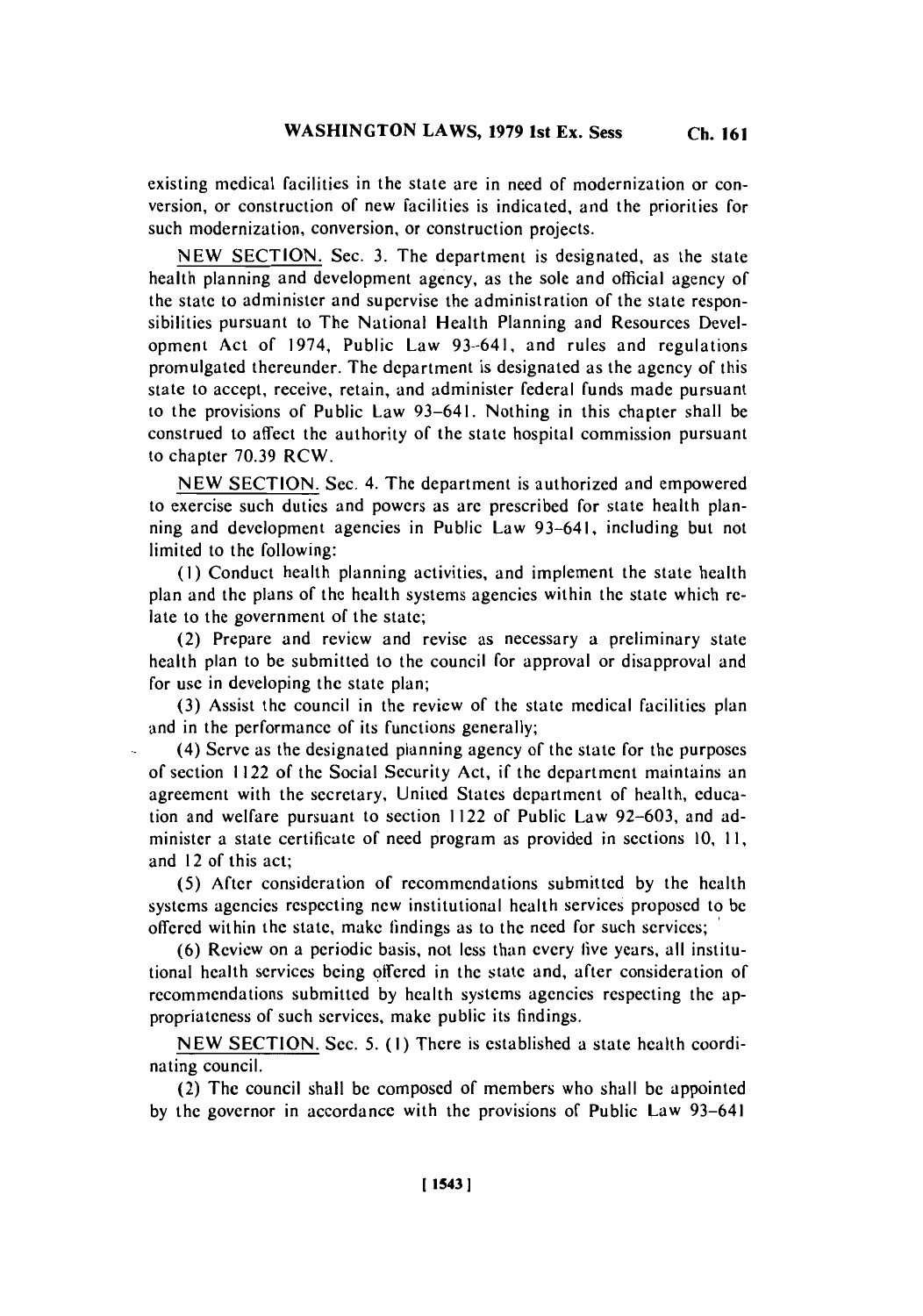and shall **be** considered appointed officials for whom compliance with section **1,** chapter 104, Laws of **1975-'76** 2nd ex. sess., (Ref. Bill No. **36),** RCW 42.17.240, is required.

**(3)** The council shall, in addition to the appointed members, include as nonvoting, ex officio members the chairpersons of the house and senate committees on social and health services, the secretary of the department, the chairman of the hospital commission, or their designees, and an individual whom the chief medical director of the veterans administration shall have designated as a representative of the veterans administration who shall be a voting member.

(4) The council shall have a chairperson designated in a manner consistent with Public Law 93-641.

**(5)** The council shall conduct all of its business meetings in public pursuant to the "Open Public Meetings Act of **1971 ",** chapter 42.30 RCW, and shall meet at least once in each calendar quarter of a year. Books and records of the council shall be subject to public disclosure in accordance with RCW 42.17.250 through 42.17.340.

**(6)** Members of the council shall serve without pay, but shall be entitled to reimbursement for travel expenses incurred as provided in RCW 43.03- **.050** and 43.03.060.

**(7)** The governor shall have the power to stagger the terms of the members so that one-third thereof may be appointed for an original term of one year, one-third for an original term of two years, and one-third for an original term of three years, with all subsequent appointments to be for terms of three years.

**NEW SECTION.** Sec. **6.** The council is authorized and empowered to exercise such duties and powers as are required for state-wide health coordinating councils in P.L. 93-641, including but not limited to the following:

**(1)** Review annually and coordinate the health systems plan and annual implementation plan of each health systems agency and report to the secretary of health, education and welfare its comments;

(2) Prepare and review and revise as necessary, at least annually, a state health plan which shall be made up of the health systems plans of the health systems agencies and which plan may, as found necessary **by** the state health coordinating council, contain revisions of such health systems plans to achieve their appropriate coordination or to deal more effectively with state-wide health needs;

**(3)** Review annually the budget of each health systems agency and report to the secretary of the Unites States department of health, education and welfare its comments on such budget;

(4) Review applications submitted **by** the health systems agencies for planning and development grants, and report to the secretary of the United States department of health, education and welfare its comments;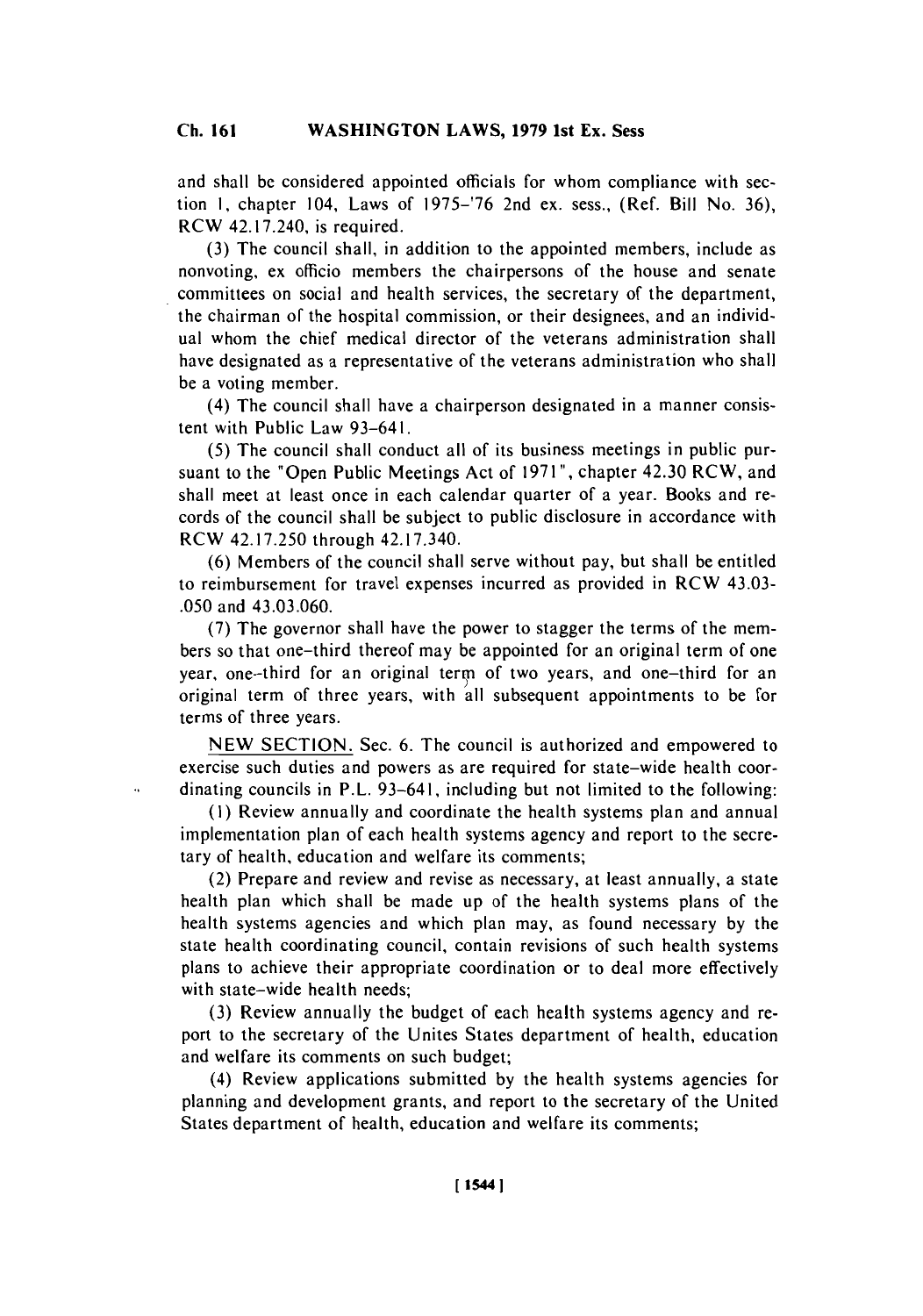**(5)** Advise the department generally on the performance of its functions; and

**(6)** Perform such duties in connection with the state health plan as may be required as a condition to the receipt of federal funds.

**NEW SECTION.** Sec. **7.** The department is authorized and directed to prepare and administer a state medical facilities plan to comply with Public Law 93-641 and is empowered to take such action as might be required in the development and administration of such plan and the performance of state agency functions necessary to ensure that each entity which receives or has received financial assistance under Title XVI or Title V1 of the Public Health Service Act complies with the assurances required to be made at the time such financial assistance was received. The state medical facilities plan shall be approved **by** the state health coordinating council as consistent with the state health plan.

**NEW SECTION.** Sec. **8.** There shall be established in accordance with Public Law 93-641, and implementing regulations, health service areas within the state and health systems agencies organized and established in accordance with such law.

Each health systems agency shall have as its primary responsibility the provision of effective health planning for its health service area and the promotion of the development within the area of health services, manpower, and facilities which meet identified needs, reduce documented inefficiencies, and implement the health plans of the agencies which shall include all classes of health care practitioners. To meet its primary responsibility, a health systems agency shall carry out such functions as are prescribed for health systems agencies in Public Law 93-641, including but not limited to the following functions:

**(I)** Assemble and analyze data concerning: The status and its determinants of the health of the residents of its health service area; the status of the health care delivery system in the area and the use of that system **by** the residents of the area; the effect which the area's health care delivery system has on the health of the residents of the area; the number, type, and location of the area's health resources including health services, manpower, and facilities; the patterns of utilization of the area's health resources; and the environmental and occupational exposure factors affecting immediate and long-term health conditions;

(2) Establish, annually review, and amend as necessary a health systems plan;

**(3)** Establish, annually review, and amend as necessary an annual implementation plan which describes objectives which will achieve the goals of the health systems plan and priorities among the objectives;

(4) Develop and publish specific plans and projects for achieving the objectives of the annual implementation plan;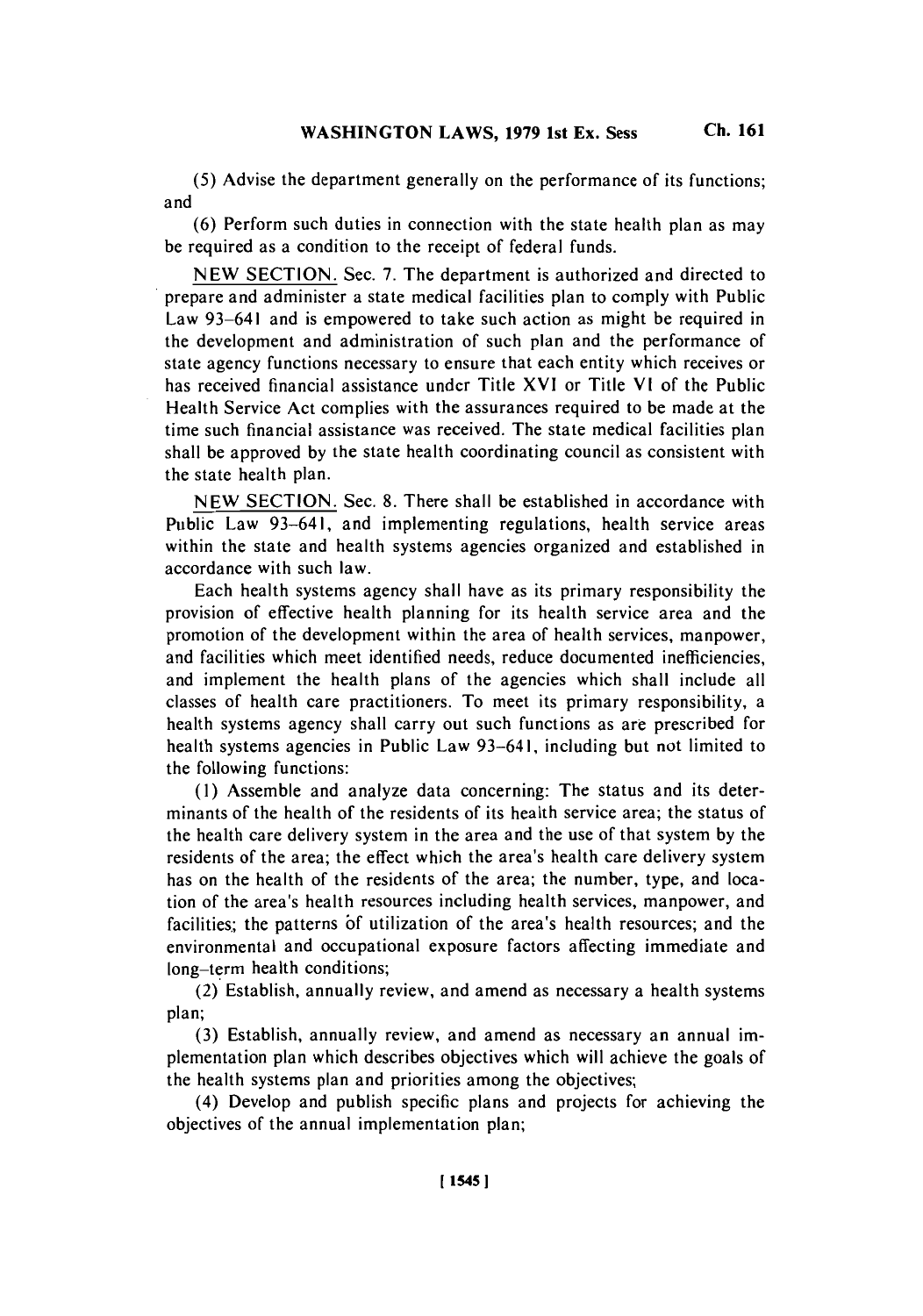**(5)** Review and make recommendations to the department respecting the need for new institutional health services proposed to be offered or developed in the health service area of such health systems agency;

**(6)** Review on a periodic basis, at least every five years, all institutional health services offered in the health service area of the agency and make recommendations to the department respecting the appropriateness of such services in the area;

**(7)** Recommend annually to the department projects for the modernization, construction, and conversion of medical facilities in the agency's health service area—which projects will achieve the health systems plan and annual implementation plan of the health systems agency and the priorities among such projects; and

**(8)** Seek the assistance of individuals and public and private entities in the health service area, to the extent practicable, in implementing the health systems plan and annual implementation plan.

**NEW SECTION.** Sec. **9.** Public accessibility to records shall be accorded **by** health systems agencies pursuant to Public Law 93-641 and RCW 42.17.250 through 42.17.340. **A** health systems agency shall be considered a "public agency" for the sole purpose of complying with the "Open Public Meetings Act of **1971 ",** chapter 42.30 RCW.

**NEW SECTION.** Sec. **10. (1)** The department is authorized and directed to implement the certificate of need program in this state pursuant to the provisions of this chapter.

(2) There shall be a state certificate of need program which is consistent with the provisions of Public Law 93-641.

**(3)** No person shall offer or develop a new institutional health service, or undertake expenditures in preparation for such offering or development, unless a certificate of need authorizing such new institutional health services has been issued.

(4) New institutional health services subject to review under this chapter shall include:

(a) The construction, development, or other establishment of a new health care facility or health maintenance organization;

**(b)** Any expenditure **by** or on behalf of a health care facility or health maintenance organization in excess of one hundred and **fifty** thousand dollars which under generally accepted accounting principles consistently applied is a capital expenditure, excluding expenditures for site acquisition, acquisition of existing acute care health facilities, health maintenance organizations, or expenditures solely for the termination or reduction of beds or of a health service;

(c) **A** change in bed capacity of a health care facility or health maintenance organization which increases the total number of licensed beds or redistributes beds among facility and service categories of acute care, skilled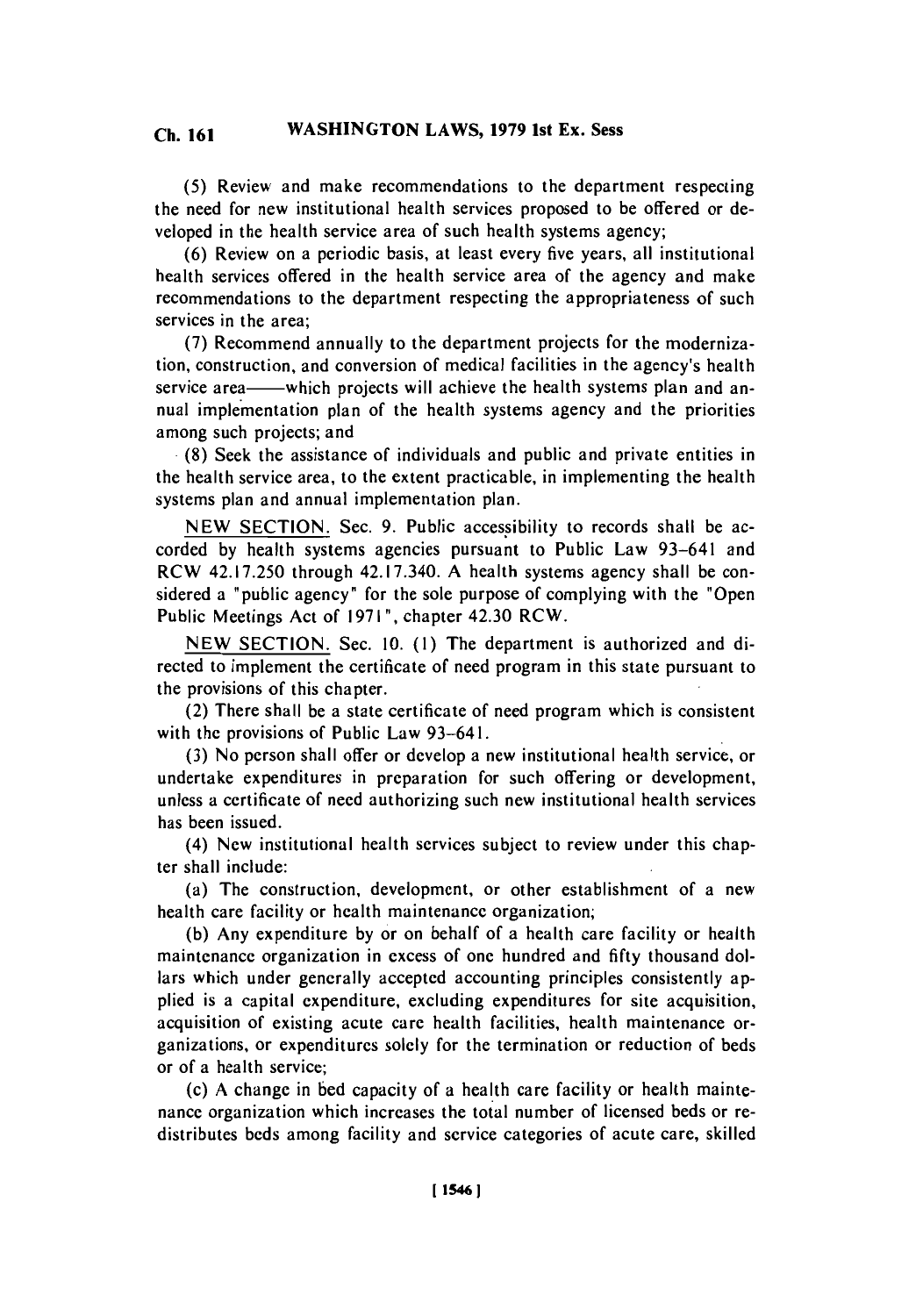nursing, intermediate care, and boarding home care if the bed redistribution is to be effective for a period in excess of six months;

**(d)** Any new health services which are offered in or through a health care facility or health maintenance organization, and which were not offered on a regular basis **by,** in, or through such health care facility or health maintenance organization within the twelve-month period prior to the time such services would be offered; and

(e) Any expenditure **by** or on behalf of a health care facility or health maintenance organization in excess of one hundred and **fifty** thousand dollars made in preparation for the offering or development of a new institutional service and any arrangement or commitment made for financing the offering or development of the new institutional health service. Expenditures of preparation for the offering of a new institutional health service shall include expenditures for architectural designs, plans, working drawings, and specifications. The department may issue certificates of need permitting predevelopment expenditures only, without authorizing the development or offering of new institutional health services with respect to which such predevelopment expenditures are made.

**(5)** No person may divide a project in order to avoid review requirements under any of the thresholds specified in this section.

**(6)** Notwithstanding any other provision of this section, prior to October **1, 1980,** new institutional health services of health maintenance organizations shall include only those services which are provided in or through a health care facility owned, operated, or otherwise utilized **by** the health maintenance organization.

**NEW SECTION.** Sec. **11. (1)** Certificates of need shall be issued, denied, suspended, or revoked **by** the secretary of the department, or his designee, in accord with the provisions of this chapter and rules and regulations proposed **by** the department and adopted **by** the board of health pursuant to this chapter. Rules and regulations shall establish review procedures and criteria for the certificate of need program.

(2) Criteria for the review of certificate of need applications shall include but not be limited to consideration of the following:

(a), The relationship of the health services being reviewed to the applicable health plans;

**(b)** The relationship of services reviewed to the long-range development plan, if any, of the persons providing or proposing such services;

(c) The need that the population served or to be served **by** such services has for such services;

**(d)** The availability of less costly or more effective alternative methods of providing such services;

(e) The immediate and the long-range financial feasibility of the proposal as well as the probable impact of the proposal on the cost of and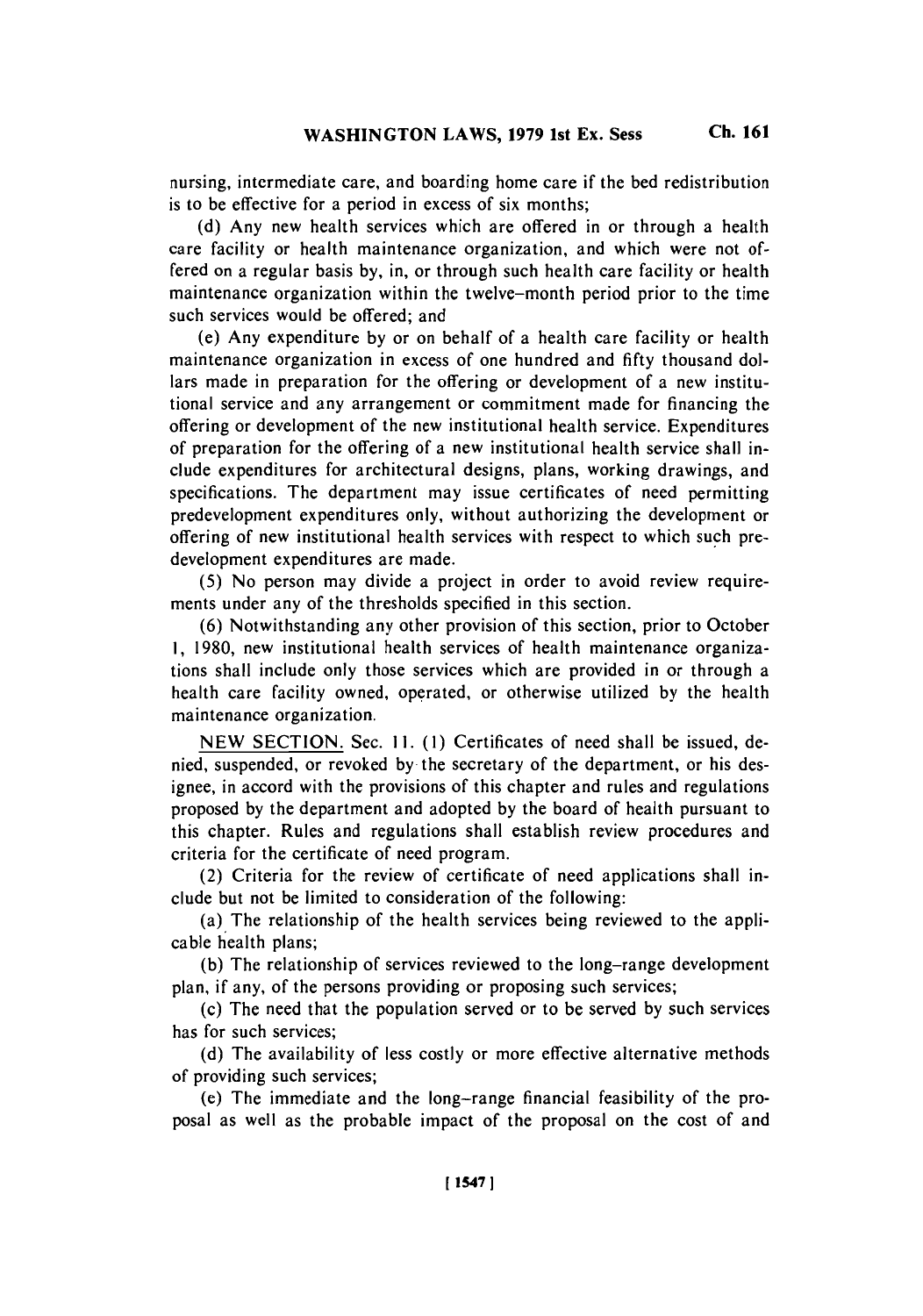charges for providing health services **by** the persons proposing the new institutional health service, including findings and recommendations of the Washington state hospital commission in the case of applications submitted **by** hospitals;

**(f)** The relationship of the services proposed to be provided to the existing health care system of the area in which such services are proposed to be provided;

**(g)** The availability of resources including health manpower, management personnel, and funds for capital and operating needs for the provision of the services and the availability of alternative uses of such resources for the provision of other health services;

(h) The relationship, including the organizational relationship, of the health services proposed to be provided to ancillary and support services;

(i) Special needs and circumstances of those entities which provide a substantial portion of their services or resources, or both, to individuals not residing in the health service areas in which the entities are located or in adjacent health service areas;

**(j)** The special needs and circumstances of health maintenance organizations and the enrolled participants for whom the health maintenance organization has a contractual obligation to serve or may reasonably be expected to serve in the future. In order to permit health maintenance organizations to plan on the basis of enrolled participants rather than a geographical service area, health maintenance organization projects shall be evaluated on the basis of cost-effectiveness to the enrolled participants of the health maintenance organization: PROVIDED HOWEVER, That consideration of a new institutional health service proposed **by** a health maintenance organization shall also address the availability and cost of obtaining the proposed new institutional health services from the existing providers in the area;

**(k)** The special needs and circumstances of biomedical and behavioral research projects which are designed to meet a national need and for which local conditions offer special advantages;

**(1)** In the case of a construction project, the costs and methods of the proposed construction, including the cost and methods of energy provision, and the probable impact of the construction project reviewed on the cost of providing health services **by** the person proposing such construction project; and

**(in)** The special needs and circumstances of osteopathic hospitals and nonallopathic services.

**(3)** When a hospital has developed a long-range health facility plan, pursuant to section 14 of this act, and the proposed new institutional health service is consistent with such plan, an expedited review process shall be instituted **by** the department as it has been done since the enactment of chapter **70.38 RCW in 197 1.**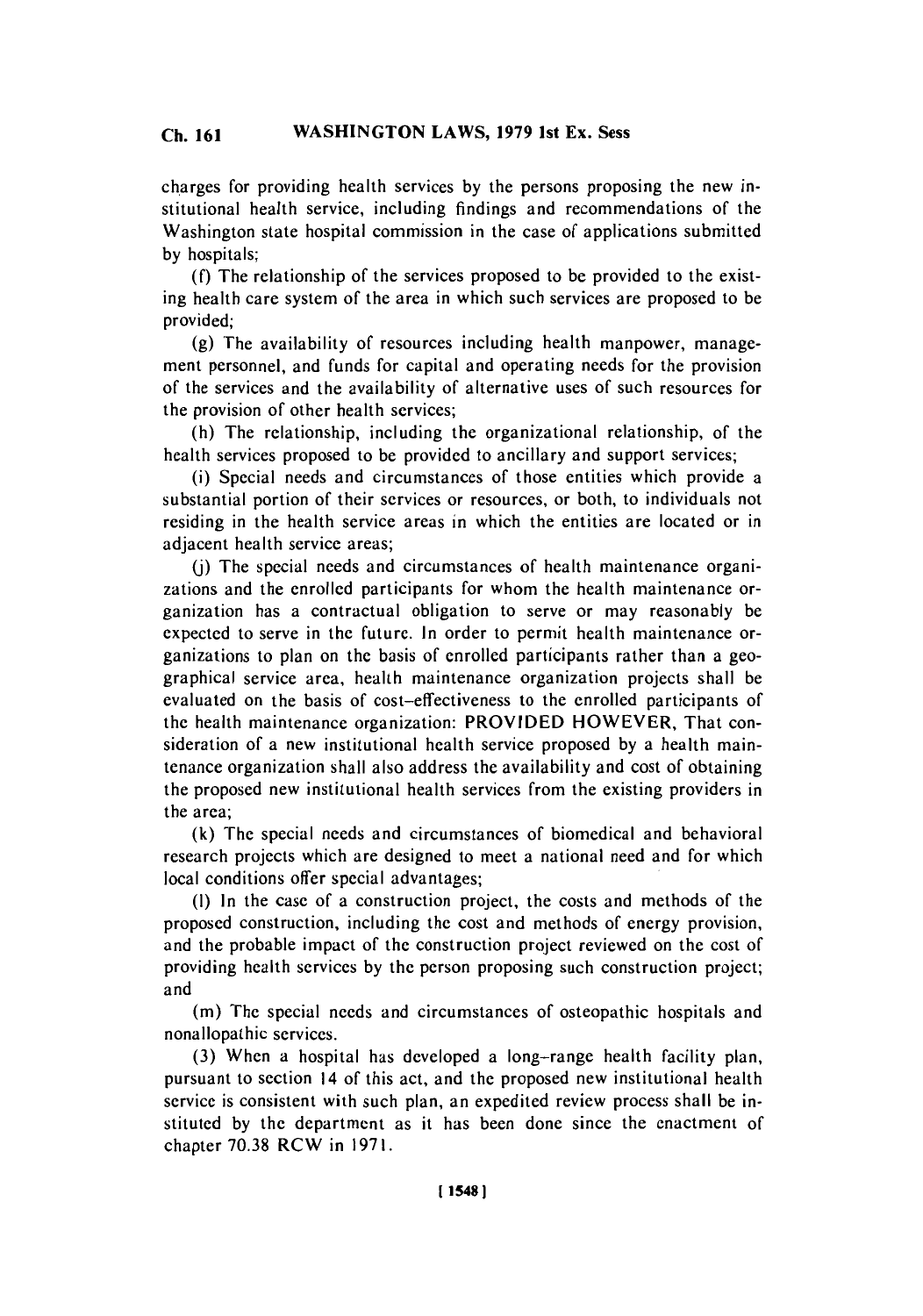(4) **The** department in making its final decision may issue a conditional certificate of need if it finds that the project is justified only under specific circumstances. The conditions may **be** released if it can be substantiated that the conditions are no longer valid and the release of such conditions would be consistent with the purposes of this chapter.

**(5)** Criteria adopted for review in accordance with subsection (2) of this section may vary according to the purpose for which the particular review is being conducted or the type of health service reviewed.

**(6)** Any applicant denied a certificate of need or whose certificate of need has been suspended or revoked shall be afforded an opportunity for administrative review in accordance with chapter 34.04 **RCW** and a hearing shall be held within one hundred twenty days of a request therefor.

**NEW SECTION.** Sec. 12. **(1) A** certificate of need shall be valid for two years: PROVIDED, That one six-month extension may be made if it can be substantiated that substantial and continuing progress toward commencement of the project has been made as defined **by** regulations to be adopted pursuant to this chapter.

(2) **A** project for which a certificate of need has been issued shall be commenced during the validity period for the certificate of need.

**(3)** The department, in cooperation with the health systems agencies established in the state under the provision of Public Law 93-641, and the hospital commission, in the case of hospital projects, shall monitor the costs and components of approved projects to assure conformance with certificates of need that have been issued. Rules and regulations adopted shall specify when changes in the cost or components of a project require reevaluation of the project. The department may require applicants to submit periodic progress reports on approved projects or other information as may be necessary to effectuate its monitoring responsibilities.

(4) The secretary of the department, in the case of a new health facility, shall not issue any license, and the insurance commissioner, in the case of a new health maintenance organization, shall not issue any certificate of registration, unless and until a prior certificate of need shall have been issued **by** the department for the offering or development of such new health facility or new health maintenance organization respectively.

**(5)** Any person who offers or develops a new institutional health service without first being granted a certificate of need **by** the secretary of the department shall be liable to the state in an amount not to exceed one hundred dollars a day for each day of such unauthorized offering or development. Such amounts of money shall be recoverable in an action brought **by** the attorney general on behalf of the state in the superior court of any county in which the unauthorized offering or development occurred. Any amounts of money so recovered **by** the attorney general shall be deposited in the state general fund.

**Ch. 161**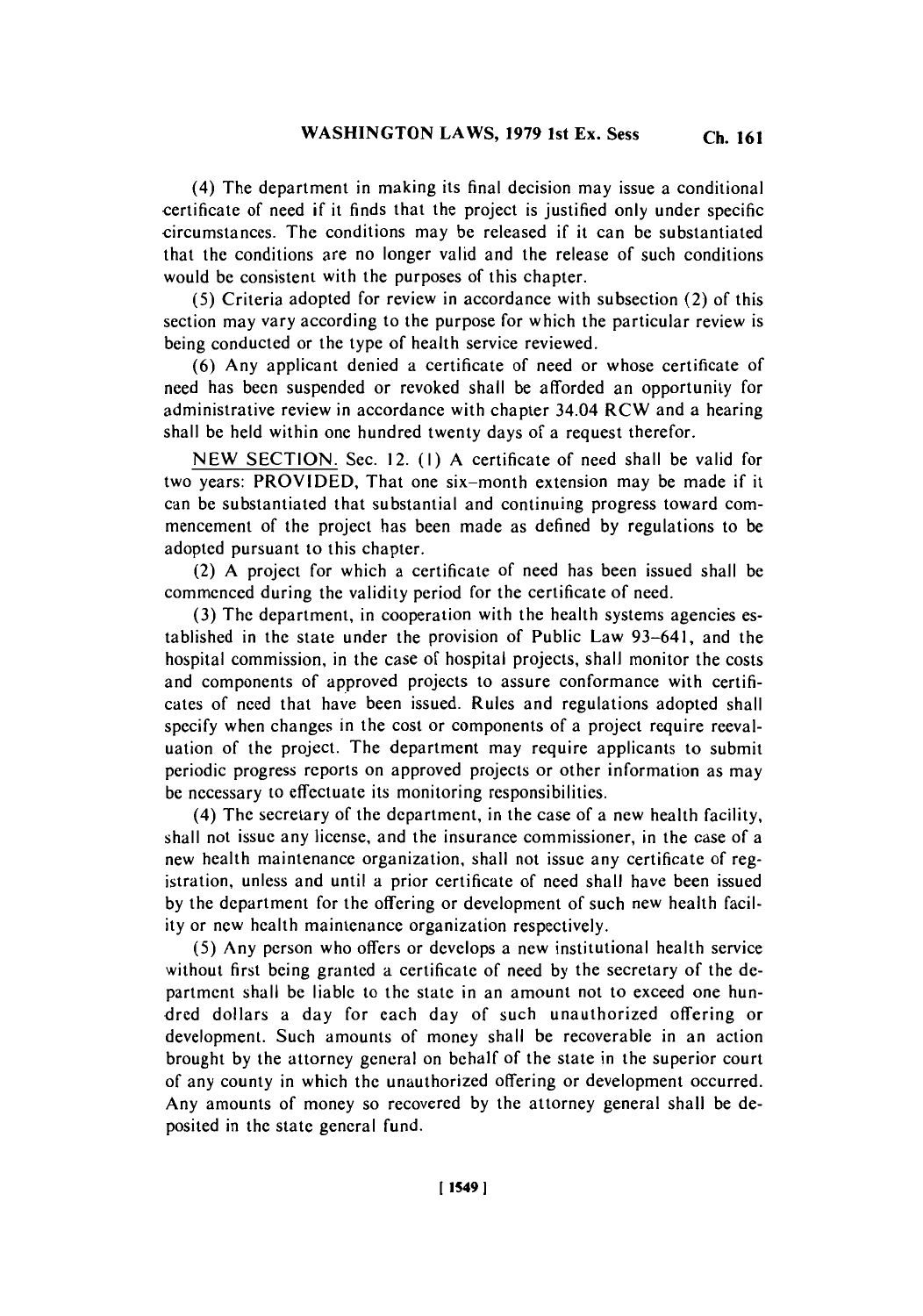**(6)** The department may bring any action to enjoin a violation or the threatened violation of the provisions of this chapter or any rules and regulations adopted pursuant to this chapter, or may bring any legal proceeding authorized **by** law, including but not limited to the special proceedings authorized in Title **7** RCW, in the superior court in the county in which such violation occurs or is about to occur, or in the superior court of Thurston county.

**.NEW SECTION.** Sec. **13. (1)** The secretary of the department shall have authority to:

(a) Provide when needed temporary or intermittent services of experts or consultants or organizations thereof, **by** contract, when such services are to be performed on a part time or fee-for-service basis; and

**(b)** Make or cause to be made such on-site surveys of health care or medical facilities as may be necessary to the development of the state health plan and state medical facilities plan and the administration of the certificate of need program.

(2) Upon recommendation of the department the board of health shall have authority to:

(a) Promulgate and enforce rules and regulations under which providers doing business with the state shall submit to the department such data related to health and health care as the department finds necessary to the performance of its functions under this chapter;

**(b)** Promulgate rules and regulations pertaining to the maintenance and operation of medical facilities which receive federal assistance under the provisions of Title XVI;

(c) Promulgate rules and regulations in implementation of the provisions of this chapter, including the establishment of procedures for public hearings for predecisions and post-decisions on applications for certificate of need.

**NEW SECTION.** Sec. 14. **(1)** Long-range health facility plans shall be filed with the appropriate health systems agency effective January **1,** 1984. In order to ensure a streamlined planning process with the minimum of duplication, a common form for such plan shall be developed **by** the department, in cooperation with the health systems agencies and the Washington state hospital commission, which shall also be utilized as the three-year capital expenditure plan required **by** the hospital commission.

(2) The health systems agency shall review all such health facility plans in its area, identify any significant inconsistencies with the health systems plan for that area, and assist hospitals to cooperatively resolve inconsistencies among their plans and the health systems plan.

**(3)** An expedited certificate of need review shall be conducted **by** the department when:

(a) Long-range health facility plans have been developed in accordance with the requirements of this section; and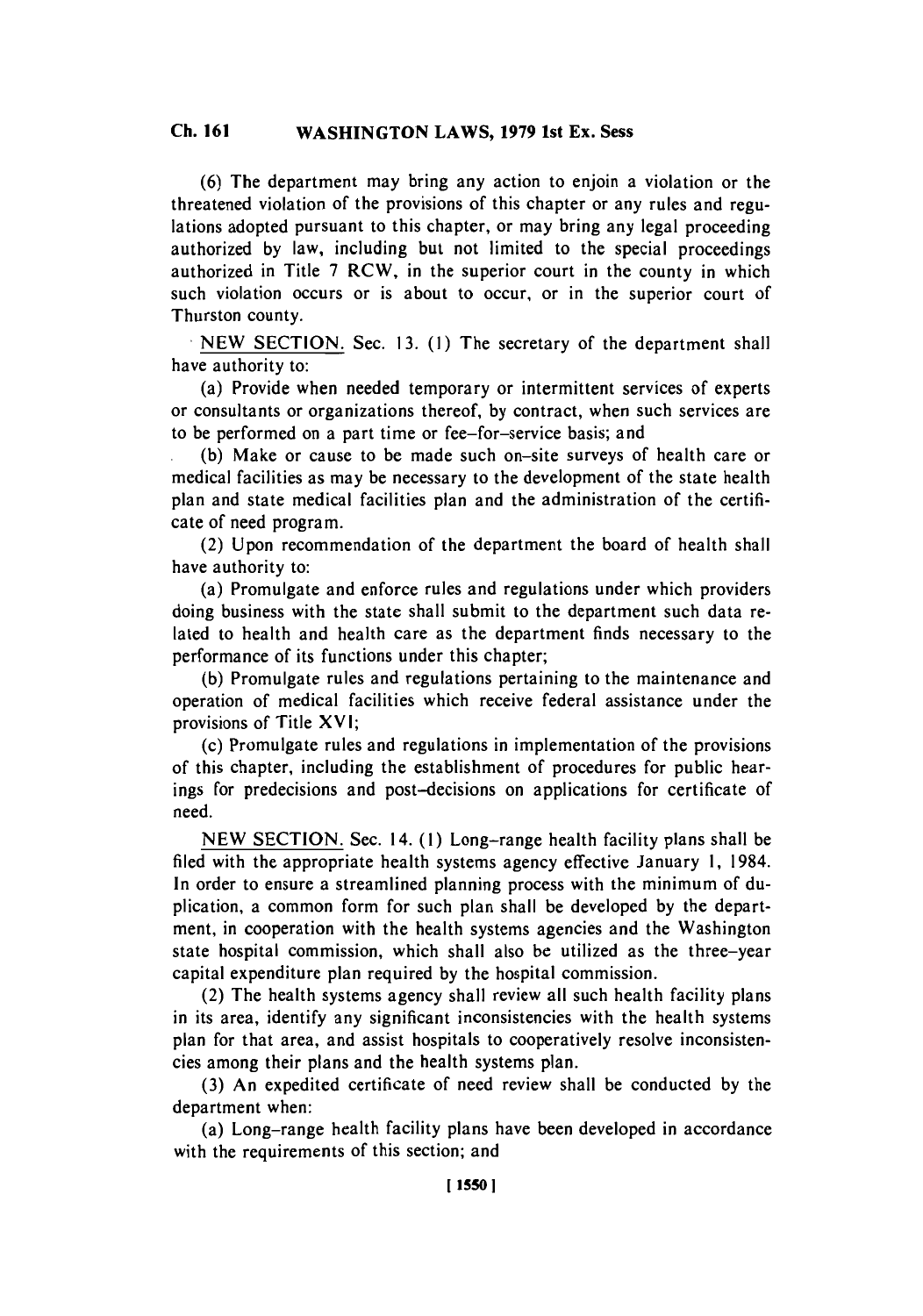**(b) When** an application for a certificate of need has been found to be consistent with the applicant's long-range health facility plan and the applicable health systems plan, annual implementation plan, state health plan, and state medical facilities plan; and

(c) When there has not been a significant change, since the long-range health facility plan was approved, in existing health facilities of the same type or in the need for such health facilities and services.

**NEW SECTION.** Sec. **15.** The enactment of this chapter shall not have the effect of terminating, or in any way modifying the validity of any certificate of need which shall already have been issued prior to the effective date of this act.

**NEW SECTION.** Sec. **16.** In any case where the provisions of this chapter may directly conflict with provisions of Public Law 93-641 or any amendments thereto, or regulations promulgated thereunder, the provisions of Public Law 93-641 shall supersede and be paramount.

**NEW SECTION.** Sec. **17. If** any provision of this act, or its application to any person or circumstance is held invalid, the remainder of the act, or the application of the provision to other persons or circumstances is not affected.

**NEW SECTION.** Sec. **18.** Sections **I** through **16** of this act shall be added to chapter **70.38 RCW.**

**NEW SECTION.** Sec. 19. (1) Sections 10, 11, 12, and 21 shall take effect on January **1, 1980.**

(2) Any certificate of need application which was submitted and declared complete, but upon which final action had not been taken prior to January **1, 1980,** shall be reviewed and action taken based on chapter **70.38 RCW,** as in effect prior to the effective date of this **1979** act, and the regulations adopted thereunder.

**NEW SECTION.** Sec. 20. The following acts or parts of acts are each repealed:

**(1)** Section 2, chapter **198,** Laws of **1971** ex. sess. and RCW **70.38.010;**

(2) Sections 4 and **5,** chapter **198,** Laws of **1971** ex. sess. and RCW **70- .38.030** and **70.38.040;**

**(3)** Section **6,** chapter **198,** Laws of **1971** ex. sess., section **158,** chapter 34, Laws of **1975-'76** 2nd cx. sess. and RCW **70.38.050;**

(4) Sections **7** through **11,** chapter **198,** Laws of **1971** ex. sess. and **RCW 70.38.060** through **70.38.100;**

**(5)** Section 21, chapter **198,** Laws of **1971** ex. sess. and RCW **70.38-** .200; and

**(6)** Section **23,** chapter **198,** Laws of **1971 ex.** sess. and RCW **70.38.900.**